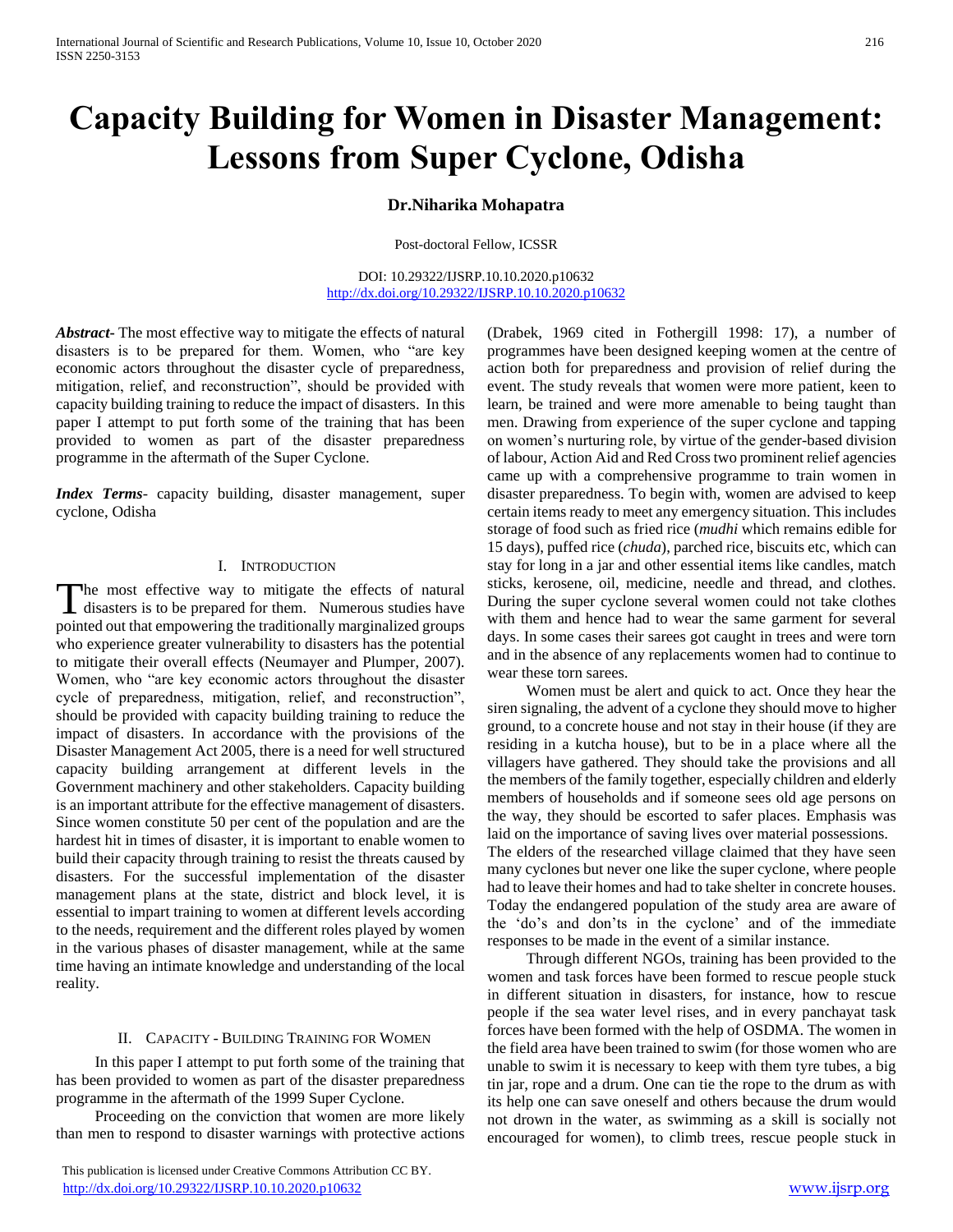trees, to make knots in ropes and how to tie ropes fast in such a way so that the knots can be removed quickly and rescue the people from drowning.

 The people from coastal areas possess some indigenous knowledge which helps them to safeguard themselves against disasters. As most inhabitants of the coastal area are accustomed to swimming from a young age, several of them can swim as much as half a kilometer even in turbulent cyclonic currents. Many can carry bamboo, big wooden plates and a jar of 20 litres to cross the water. Women too traditionally possess these skills. Interestingly, today the skills are mostly confined to the aged groups, and not their children.

 To overcome this lacuna, first-aid trainings are imparted to women with the emphasis that they pass the training on to their children. For example, if a person is suffers from diarrhea, they should first provide ORS to them and then send them to the doctor or if a victim gets drowned in water and has gulped water, how to remove water from the person body, or if a victim's leg or hand is broken, what are the things to be done before taking the victim to the hospital.

 Through Red Cross, women have been trained how to save someone who is drowning in water during disasters even if they don't have a rope they can throw their saree or any clothes and they should not themselves go inside the water as they can be drowned. Women have also been trained to ride a boat and help in rescue operations by wearing specific clothes. Women have been given clothes with caps that are water resistant to wear during natural disasters to rescue the people who are drowned.

 Olarah village, the focal point of this study, was severely affected by the super cyclone had no means of communication (i.e. TV), so the warning of the cyclone had been transmitted through the Radio. The endangered population did not take the warnings of the super cyclone seriously and had no idea that the wind speed would be so high and would be accompanied by water which resulted in severe losses to both lives and property. The affected population believed that if the warning would have specifically mentioned that the wind speed of the cyclone would be accompanied with water then they would have taken precautions and would have moved to higher areas before the occurrence of the super cyclone and would have also kept their possessions in safer places. The people thought that water of the super cyclone would only rise till their waists, but the water level was so high that even coconut trees were submerged in it.

 The level of preparedness can play a crucial role in diminishing the impact of any disaster on a community. But for a community to be prepared for any type of disaster, it is imperative that the community realizes that they are at risk. In the pre-disaster phase and during the super cyclone the people in the researched village had no awareness of the risk they faced, but after the training provided by Red Cross, the people have become more aware and today whenever there is a warning about a disaster the threatened population start storing food items. The vulnerable population of the village is aware that before the cyclone they have to be alert and prepared. To ensure that everyone is made aware of the approaching cyclone, information is relayed through a Public Announcement System or mike by telling the *mukia* to bring together all the women along with their children. It is important to bring the endangered population together to one place to understand that the cyclone is coming and to be prepared.

becomes easier to tell them to go to higher land and people should be ready along with their family and children to face the cyclone. When the weather forecast informs that cyclone is coming, youth should form groups and take people to higher land before the onset of the cyclone, specifically those who live in low lying areas should be informed by making mike announcement in those areas. Effort should also be made to move animals to higher ground and to see if the houses i.e. the pucca houses are strong enough to withstand the cyclone, keep medicines, food, agricultural land documents and, drinking water in a proper place. Water will be polluted after the cyclone so it is important to dig water pumps instead of wells.

Ensuring that people congregate at one location is important as it

 Today vehicles are available in the researched village (which was not the case during the super cyclone) which can be used to take people to safer places like cyclone shelters and take older people who cannot walk in their arms to safer places. Some roads and vehicles cannot reach all places; the youth are trained to go to places where roads do not exist and take the people to safety.

 The formation of the SHG facilitated (adaptive) livelihood strategies that helped to minimize the vulnerability among women. Through the SHG women are trained to earn their living through different income generating activities like growing food in their kitchen gardens and rearing of poultry, cows, goats and pigs for home consumption and the market. The money women save are kept in the SHG and loan is taken from the group. In this way the SHGs are helping to strengthen the livelihood security of women. Before the cyclone many women were members of the SHG and had formed groups of 24 members through Red Cross. But, these groups broke off after the super cyclone as the number was too high to be manageable instead small groups of 12 members was formed.

 The group leaders of the SHG have been constantly encouraging the members to do different kinds of work as the women in higher lands such as Erasama, Goda and Jaba are engaged in many kinds of activities like making toys and other articles for fairs and melas, which are generally supplied by women SHGs of upper land areas. The women of the lower land areas, although they are in a group (i.e. SHG,) do their work individually and according to their convenience. It is because their husbands have migrated to cities for work, the women are living alone with their children and all the responsibility of the household and children falls on them. There are no employment opportunities in the village whereas in higher land villages, both the husband and wife are present in the house allowing women the opportunity to leave their house and to work as a group. The women of the SHG are taken to different places outside the village to understand how fish cultivation is carried out in Bhubaneswar. Unfortunately the women of the researched village could not avail the opportunity provided, with their husband away in the city, they are saddled with the household responsibility.

 The women who worked as anganwadi workers were trained to educate the village women about health issues and campaign on health issues. The anganwadi women made slogans on health issues (e.g. on breast feeding, use of ORS in case of diarrhea, to drink boiled water) and campaigned it along with the village women and organized meeting and discussed it with other women. The women and men were taught to sign their names instead of using fingerprints by the anganwadi workers. In the post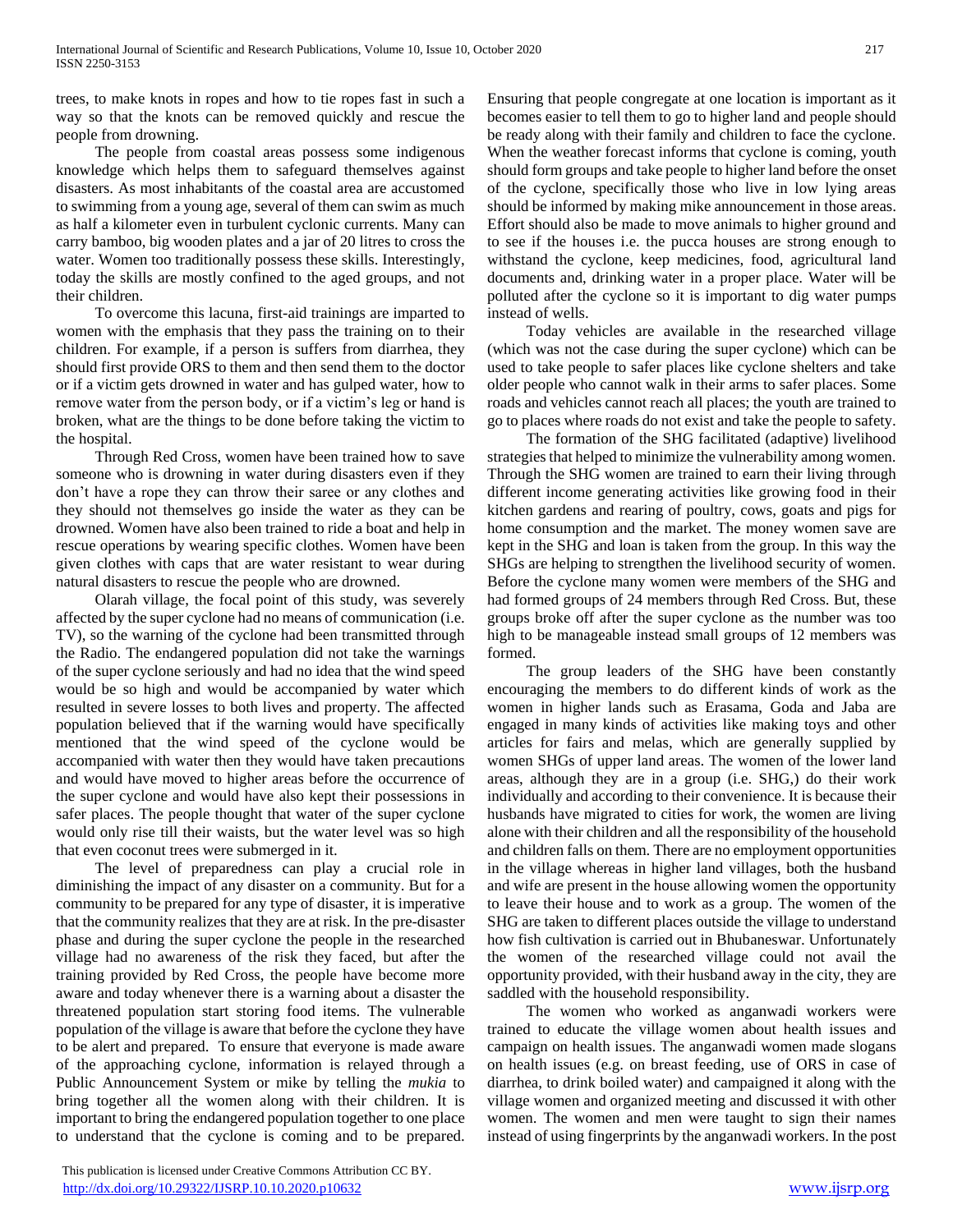cyclone period, anganwadi workers also organize programmes for disaster preparedness. The anganwadi that played an important role in the training of the women in the researched village in the post disaster is Integrated Child Development Scheme (ICDS). Women were told to leave their kutcha houses and move to a pucca house after hearing the cyclone warning or of the low pressure created in the Bay of the Bengal from Radio and TV. Women were made aware about the importance of trees and encouraged to plant more trees (like mangrove) and not to cut them as this is one of the major cause of disasters. There are many people who are cutting the trees for profit and because of their poverty. The anganwadi workers through their awareness programme meetings educate the people not to cut trees for their survival, as it will lead to more disasters and cause damage and destruction in the long term.

 Training has also been provided to unite the educated youth to persuade the people to move to higher places, for e.g. if the youths agree to save the possessions (like dry food, kerosene, clothes, important documents) of the affected people then they can be easily persuaded to move to a safer place. If such support is provided to the people then they will leave their houses and come to the cyclone shelter. A *trust worthy person* of the village should persuade the people to move to a safer place before the disaster. Close observation reveals that people in the villages trust the anganwadi worker, and their advice usually heeded by the villagers.

 Several basic life-saving techniques are imparted by the anganwadi workers to the villagers, for instance how to deal with the incidence of fever, vomiting, and diarrhea etc. Women are taught simple home-remedies to save the lives of people. What precautions should be taken for infants during disasters: for example, if an infant is placed in the arms of the mother then it can get the warmth through the mother's body heat and won't be affected by cold and can survive for two hours without food. Another example is that if any person collapses in the cyclone the survivors can provide mouth-to-mouth respiration or put a cotton cloth by making a ball and placed inside the mouth of the collapsed person who can thereby be saved.

 Today, even if there is rain people go to concrete houses. The respondents believed that if government could have provided them with concrete houses they would have been saved. Even after several years of the super cyclone many of the respondents are still living in thatched houses.

 In Olarah village there is no cyclone shelter and only the school building which is two-storied structure created by the Paradeep Trust serves as the cyclone shelter. In this panchayat as a whole there are four to five cyclone shelters. This includes the Red Cross building which serves as a cyclone shelter in times of disaster. The government and NGOs have made some pucca houses under the IAY for individual families, after the cyclone. However concrete housing has not been found to reduce social vulnerability (Ray, 2006).

#### III. CONCLUSION

 Community preparedness can be very useful in reducing the adverse impacts of disasters to a considerable extent. The capacity building trainings should incorporate skill upgradation in the use of the latest know-how for effective response and sustainable recovery in disaster situations. Women are pivotal to a society's

 This publication is licensed under Creative Commons Attribution CC BY. <http://dx.doi.org/10.29322/IJSRP.10.10.2020.p10632> [www.ijsrp.org](http://ijsrp.org/)

social fabric and hence it is important to understand their capacity for resilience which is critical for risk prevention and response efforts. Most of the studies on gender and disaster management report that women are not included in the formal disaster preparedness trainings (Nehnevajsa, 1989 cited in Fothergill 1998, p.16). Women should be engaged effectively in disaster management, as there is a huge disconnect between their work and equitable integration into all stages of decision-making processes, policies and programs. If women are continued to be excluded from effective engagement at such levels, gender inequities will be persistent, and countries will not recover from the impacts that disasters engender.

#### **REFERENCES**

Books and Articles/Reports

- [1] Begum, R. (1993): "Women in Environmental Disasters: The 1991 Cyclone in Bangladesh", Focus on Gender, Vol.1, No.1, pp34-39.
- [2] Bennett, N. S. (2009): "The Influence of Caste, Class, and Gender in Surviving Multiple Disasters: A Case Study from Odisha, India", Environmental Hazards, Vol.8, pp.5-22.
- [3] Bennett, N. S. (2009): "Multiple disasters and Policy Responses in Pre- and Post-independence Odisha, India", Disasters, Vol.33, No.2, pp.274-290.
- [4] Bennett, N.S. (2007): "Environmental Disasters and Disastrous Policies: An Overview from India", Social Policy and Administration, Vol.41, No.4, August, pp.419-421.
- [5] Bennett, N.S. (2010): "The Role of Microcredit in Reducing Women's Vulnerabilities to Multiple Disasters", Disasters, Vol.34, No.1, pp.240-260.
- [6] Bhatta, B. (1997): Natural Calamities in Orissa in the Nineteenth Century, New Delhi: Commonwealth Publishers.
- [7] Blaikie, P., P.T. Cannon, I. Davis, and B. Wisner (1994): At Risk: Natural Hazards, People's Vulnerability, and Disasters, London: Routledge.
- [8] Chiu, J (2013): "The Gendered Face of Hurricane Sandy", Herizon, Vol.26, No.4.
- [9] Chittibabu, P., S.K. Dube, J.B.Macknabb, T.S. Murthy, A.D.Rao, U.C.Mohanty and P.C. Sinha (2004): "Mitigation of Flooding and Cyclone Hazard in Odisha, India", Natural Hazards, Vol.31, pp.455-485.
- [10] Choudhury, R.C., K. Prasada Rao, A. C. Jena and B. Chakravarty (2001): Disaster Management: Orissa Super Cyclone, Floods, and Tidal Wave Disaster, A Documentation and Appraisal Report, Hyderabad: National Institute of Rural Development.
- [11] Chowdhury, S. Roy (n.d.): "Role of Disaster Management Acts and Policies in Cyclone Mitigation Planning in India", www.iiwm.res.in/trainings/Short¬\_Course/Chapters/9.pdf
- [12] Ikeda, Keiko (2009): "How Women's Concerns are Shaped in Community-Based Disaster Risk Management in Bangladesh", Contemporary South Asia, Vol.17, No.1, March, pp.65-78.
- [13] Kanchan, Ajay and John Gwynn (2000): "The 1999 Super Cyclone in Orissa" in India's Disaster Report: Towards a Policy Initiative by Parasuraman, S and P.V. Unnikrishnan (Ed.), New Delhi: Oxford University Press.
- [14] Myers, Mary (1994): "Women and Children First: Introducing a Gender Strategy into Disaster Preparedness", Focus on Gender, Vol.2, No.1, February, pp.14-16.
- [15] Pareeda, P.K. (2002): "Towards Rebuilding a Post-Disaster Society: A Case Study of Super Cyclone-Affected Coastal Orissa", Indian Journal of Social Work, Vol.63, No.2, April, pp.243- 262.
- [16] School of Women's Studies, Gender and Disaster: Identification of Issues and Training in the Context of the Super Cyclone in Orissa- A Field Report, Utkal University.
- [17] Suri, S. (2000): Orissa Disaster: Agony of the Living, New Delhi: Authors Press.
- [18] Thomalla, F. and H. Schmuck (2004): "All We Knew that a Cyclone was Coming: Disaster Preparedness and the Cyclone of 1999 in Orissa, India", Disasters, Vol.28, No.4, pp.373-387.
- [19] Understanding Disasters, www.nidm.gov.in/pdf/dp/Odisha.pdf